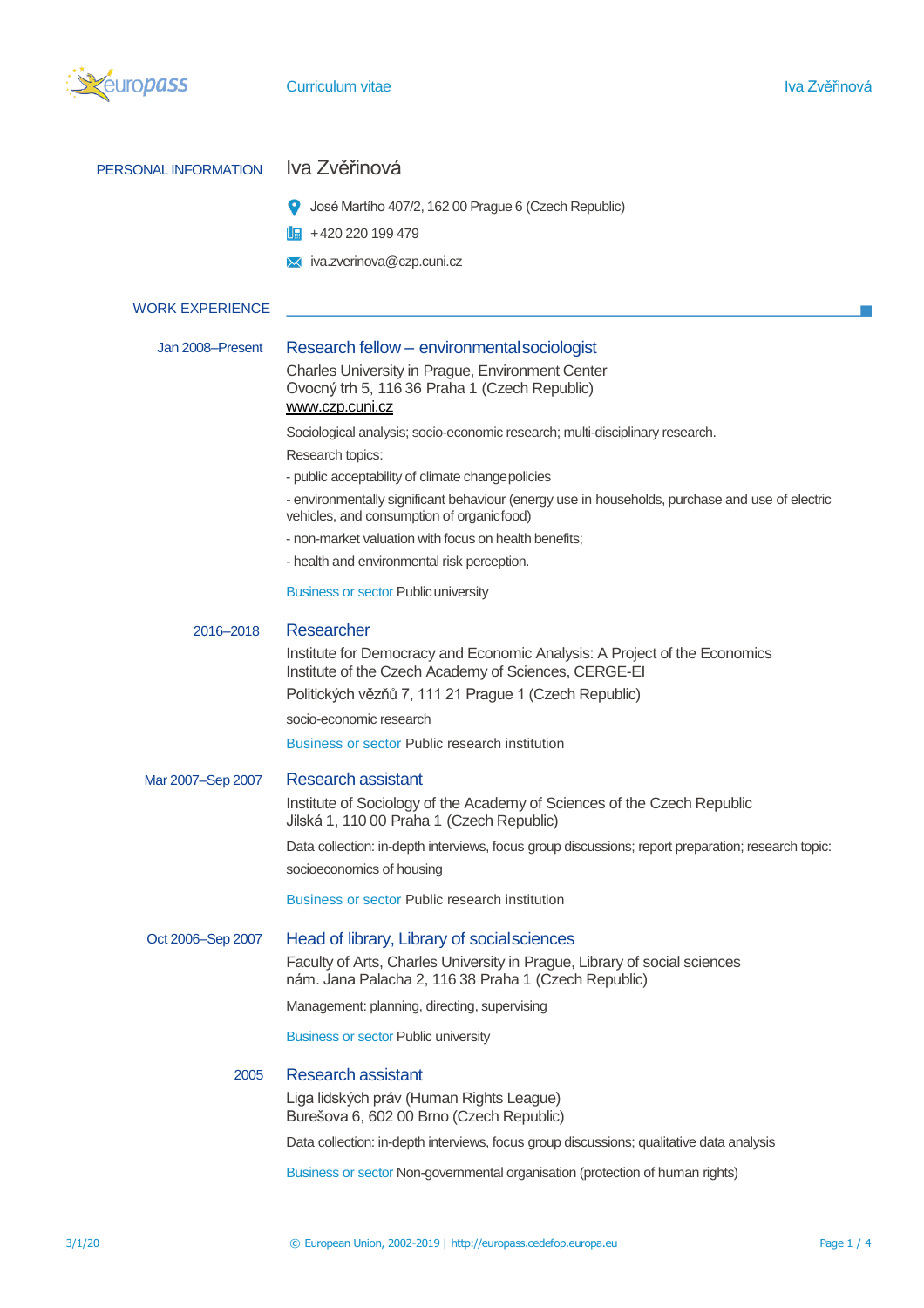

| <b>EDUCATION AND TRAINING</b> |                                                                                                                                                                                                                                                                                                                                                                                                    |                |                    |                   |                |  |
|-------------------------------|----------------------------------------------------------------------------------------------------------------------------------------------------------------------------------------------------------------------------------------------------------------------------------------------------------------------------------------------------------------------------------------------------|----------------|--------------------|-------------------|----------------|--|
| 2019                          | Doctor of Philosophy (PhD)<br>Faculty of Arts, Charles University in Prague<br>nám. Jana Palacha 2, 116 38 Praha 1 (Czech Republic)<br>sociology                                                                                                                                                                                                                                                   |                |                    |                   |                |  |
| 18 Aug 2014-29 Aug 2014       | Groningen Energy Summer School 2014 Smart Grids from a Global<br>Perspective: bridging old and new energysystems.<br>University of Groningen, Groningen (Netherlands)                                                                                                                                                                                                                              |                |                    |                   |                |  |
| May 2012-Jun 2012             | Course on 'Stated preference methods - state of the art modeling'<br>SLU, the Swedish University of Agricultural Sciences, Prof. Bengt Kristrom, Umeå<br>(Sweden)<br>contingent valuation and choice experiments                                                                                                                                                                                   |                |                    |                   |                |  |
| 2011                          | Master's degree (Mgr.)<br><b>ISCED5B</b><br>Faculty of Arts, Charles University in Prague<br>sociology                                                                                                                                                                                                                                                                                             |                |                    |                   |                |  |
| Sep 2007-Feb 2008             | <b>Exchange student</b><br>Ludwig-Maximilians-Universität München<br>sociology                                                                                                                                                                                                                                                                                                                     |                |                    |                   |                |  |
| PERSONAL SKILLS               |                                                                                                                                                                                                                                                                                                                                                                                                    |                |                    |                   |                |  |
| Mother tongue(s)              | Czech                                                                                                                                                                                                                                                                                                                                                                                              |                |                    |                   |                |  |
| Foreign language(s)           | <b>UNDERSFANDING</b>                                                                                                                                                                                                                                                                                                                                                                               |                | <b>SPEAKING</b>    |                   | <b>WRITING</b> |  |
|                               | Listening                                                                                                                                                                                                                                                                                                                                                                                          | Reading        | Spoken interaction | Spoken production |                |  |
| English                       | C <sub>1</sub>                                                                                                                                                                                                                                                                                                                                                                                     | C <sub>1</sub> | C <sub>1</sub>     | C <sub>1</sub>    | C <sub>1</sub> |  |
| German                        | <b>B2</b>                                                                                                                                                                                                                                                                                                                                                                                          | B <sub>2</sub> | <b>B1</b>          | B1                | B <sub>2</sub> |  |
|                               | Levels: A1 and A2: Basic user - B1 and B2: Independent user - C1 and C2: Proficient user<br>Common European Framework of Reference for Languages                                                                                                                                                                                                                                                   |                |                    |                   |                |  |
| Job-related skills            | <b>Statistics</b>                                                                                                                                                                                                                                                                                                                                                                                  |                |                    |                   |                |  |
| <b>Digital skills</b>         | MS Office, statistical softwares (SAS, SPSS, R-software)                                                                                                                                                                                                                                                                                                                                           |                |                    |                   |                |  |
| <b>ADDITIONAL INFORMATION</b> |                                                                                                                                                                                                                                                                                                                                                                                                    |                |                    |                   |                |  |
|                               | <b>Publications</b>                                                                                                                                                                                                                                                                                                                                                                                |                |                    |                   |                |  |
|                               | ARTICLES IN PEER REVIEWED JOURNALS                                                                                                                                                                                                                                                                                                                                                                 |                |                    |                   |                |  |
|                               | Zvěřinová, I.; Máca, V.; Ščasný, M.; Strube, R.; Marques, S.; Dubová, D.; Kryl, M.; Craveiro, D.; Taylor,<br>T.; Chiabai, A.; García de Jalón, S. (2020), How to Achieve a Healthier and More Sustainable Europe<br>by 2040 According to the Public? Results of a Five-Country Questionnaire Survey. Int. J. Environ. Res.<br>Public Health 2020, 17, 6071. https://doi.org/10.3390/ijerph17176071 |                |                    |                   |                |  |
|                               | Máca, V.; Ščasný, M.; Zvěřinová, I.; Jakob, M.; Hrnčíř, J. (2020), Incentivizing Commuter Cycling by<br>Financial and Non-Financial Rewards. Int. J. Environ. Res. Public Health 2020, 17, 6033.<br>https://doi.org/10.3390/ijerph17176033                                                                                                                                                         |                |                    |                   |                |  |
|                               | Kyselá, E., Ščasný, M., & Zvěřinová, I. (2019). Attitudes toward climate change mitigation policies: a                                                                                                                                                                                                                                                                                             |                |                    |                   |                |  |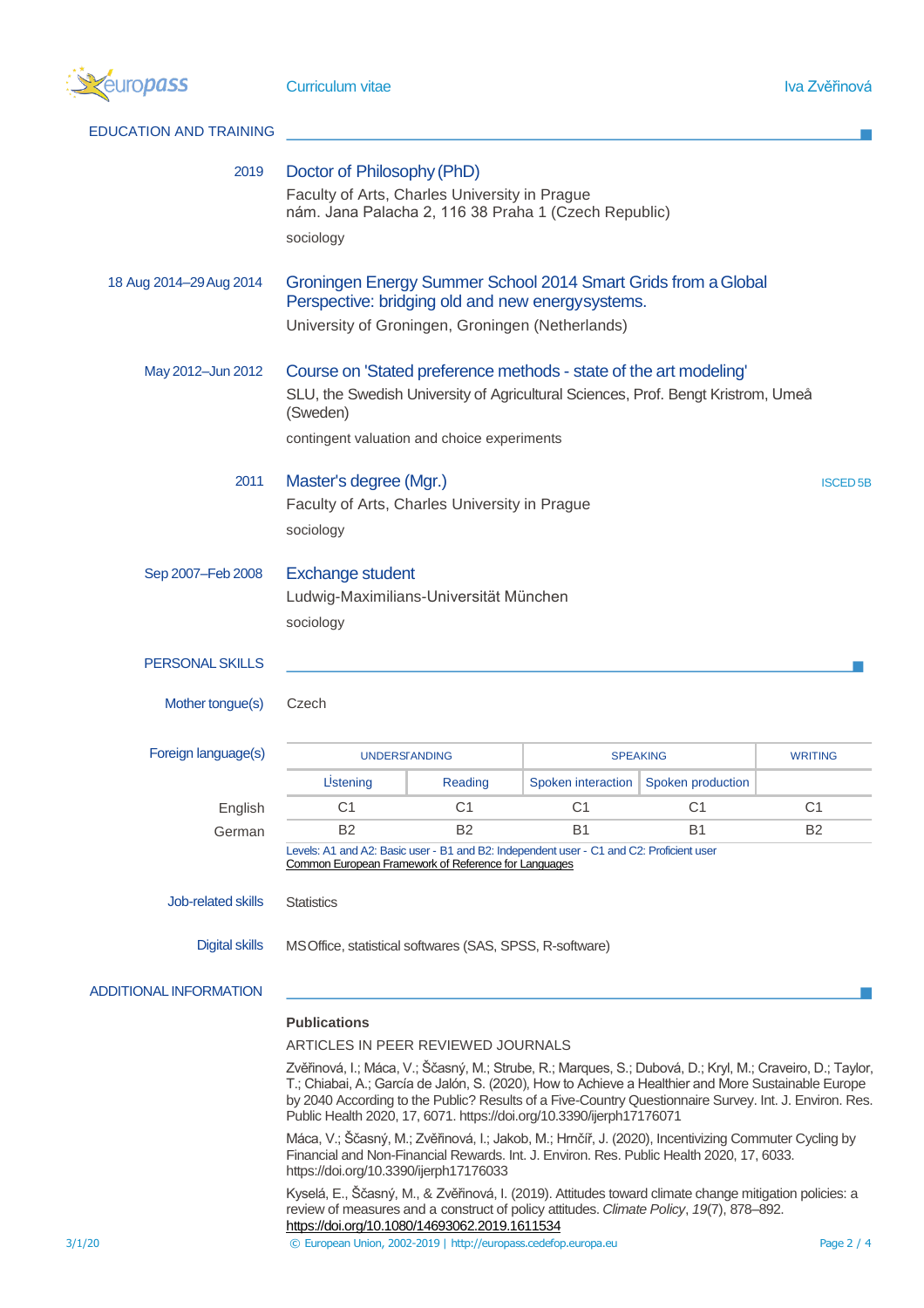

## Curriculum vitae Iva Zvěřinová za postavení po stavení po stavení v letech východní k vydání za zvěřinová zvět

Ščasný M., Zvěřinová I. and Hunt A. (2019). Nature-Based, Structural, or Soft Measures of Adaptation? Preferences for Climate Change Adaptation Measures to Limit Damages from Droughts. *IES Working Papers*, *16/2019.*

Xhelili, A., Strube, R., Grossi, F., Zvěřinová, I., Taylor, T., Martinez-Juarez, P., Quiroga, S., Suárez, C., & Gjorgjev, D. (2019). A Technological Scenario for a Healthier, More Equitable and Sustainable Europe in 2040: Citizen Perceptions and Policy Implications. *International Journal of Environmental Research and Public Health*, *17*(1), 231[. https://doi.org/10.3390/ijerph17010231](https://doi.org/10.3390/ijerph17010231)

Bell, Khan, Romeo-Velilla, Stegeman, Godfrey, Taylor, Morris, Staatsen, van der Vliet, Kruize, Anthun, Lillefjell, Espnes, Chiabai, de Jalón, Quiroga, Martinez-Juarez, Máca, Zvěřinová, … Costongs. (2019). Ten Lessons for Good Practice for the INHERIT Triple Win: Health, Equity, and Environmental Sustainability. *International Journal of Environmental Research and Public Health*, *16*(22), 4546. <https://doi.org/10.3390/ijerph16224546>

Ščasný, M., Zvěřinová, I., & Czajkowski, M. (2018). Electric, plug-in hybrid, hybrid, or conventional? Polish consumers' preferences for electric vehicles. *Energy Efficiency*, *11*(8), 2181–2201. https://doi.org/10.1007/s12053-018-9754-1

Alberini, A., Bigano, A., Ščasný, M., Zvěřinová, I. (2018). Preferences for Energy Efficiency vs. Renewables: What Is the Willingness to Pay to Reduce CO2 Emissions? *Ecological Economics,* 144, 171-185[. https://doi.org/10.1016/j.ecolecon.2017.08.009](https://doi.org/10.1016/j.ecolecon.2017.08.009)

Van der Vliet, N., Staatsen, B., … Zvěřinová, I. ,… Schuit, J. (2018). The INHERIT Model: A Tool to Jointly Improve Health, Environmental Sustainability and Health Equity through Behavior and Lifestyle Change. *International Journal of Environmental Research and Public Health*, *15*(7), 1435. https://doi.org/10.3390/ijerph15071435

Ščasný, M., Zvěřinová, I., Czajkowski, M., Kyselá, E., Zagórska, K. (2016). Public Acceptability of Climate Change Mitigation Policies: A Three-Country Stated Preference Study. Manuscript submitted to Climate Policy.

Andersen, Z. J., Sram, R. J., Ščasný, M., Gurzau, E. S., Fucic, A., Gribaldo, L., Zvěřinová, I. … Knudsen, L. E. (2016). Newborns health in the Danube Region: Environment, biomonitoring, interventions and economic benefits in a large prospective birth cohort study. Environment International, 88, 112–122[. http://doi.org/10.1016/j.envint.2015.12.009](http://doi.org/10.1016/j.envint.2015.12.009)

Urban, J., Zvěřinová, I., & Ščasný, M. (2012). What Motivates Czech Consumers to buy organic food? Sociologický časopis / Czech Sociological Review, 48(3), 509-536.

## BOOKS/BOOK CHAPTERS

Ščasný, M., Urban, J., Zvěřinová, I. (2013). Environmentally Significant Behaviour in the Czech Republic: Energy, Food and Transportation. Praha: Karolinum.

Melichar, J., Kaprová, K., Máca, V., Zvěřinová, I. et al. (2011). Applied environmental economics and econometrics: Czech perspective. [Praha]: Litomysl Seminar.

Urban, J., Zvěřinová, I., & Proková, A. (2011). Motivation towards energy-saving behaviour among students: An application of the theory of planned behavior. In P. Šauer & P. Šauerová (Eds.), Environmental Economics and Policy: Young scholars perspective (pp.183-190). Litomyšl: Litomysl Seminar Publishing.

Urban, J., Ščasný, M., & Zvěřinová, I. (2008).How much are Prague consumers willing to pay for organic food? In: P. Šauer (Eds.), Environmental Economics and Policy – Young Researchers Perspective. Praha: Nakladatelství a vydavatelství litomyšlského semináře. ISBN 978-80-86709-14-7.

#### PROJECT REPORTS

Zvěřinová, I., Ščasný, M., & Máca, V. (2018). INHERIT: *Barriers and Potential for Adopting Healthier, More Equitable and Environmentally Friendly Solutions Identified in a Five-Country Survey*. Charles University Environment Centre, Prague, August, 2018.

Zvěřinová I., Ščasný M., Kyselá E. (2014). What Influences Public Acceptance of the Current Policies to Reduce GHG Emissions? WP2 Deliverable 2.5. Prague, Charles University Environment Center.

Ščasný, M., Zvěřinová, I., Czajkowski, M., Kyselá, E., Zagórska, K. (2015). *EU Climate Policy as the Public Likes it: Understanding the Public Acceptability of Policies and Policy Instruments.* Report from Task 4.8, CECILIA2050 Report. Prague: Charles University Environment Center.

Ščasný, M., Zvěřinová, I. (2014). Stated-preference study to examine the economic value of benefits of avoiding selected adverse human health outcomes due to exposure to chemicals in the European Union: Part II: Fertility and Developmental Toxicity. Prague, Charles University Environment Center.

Ščasný, M., Zvěřinová, I. (2014). Report on survey data analysis: How do Czech households respond to different measures to increase energy efficiency? Prague, Charles University Environment Center.